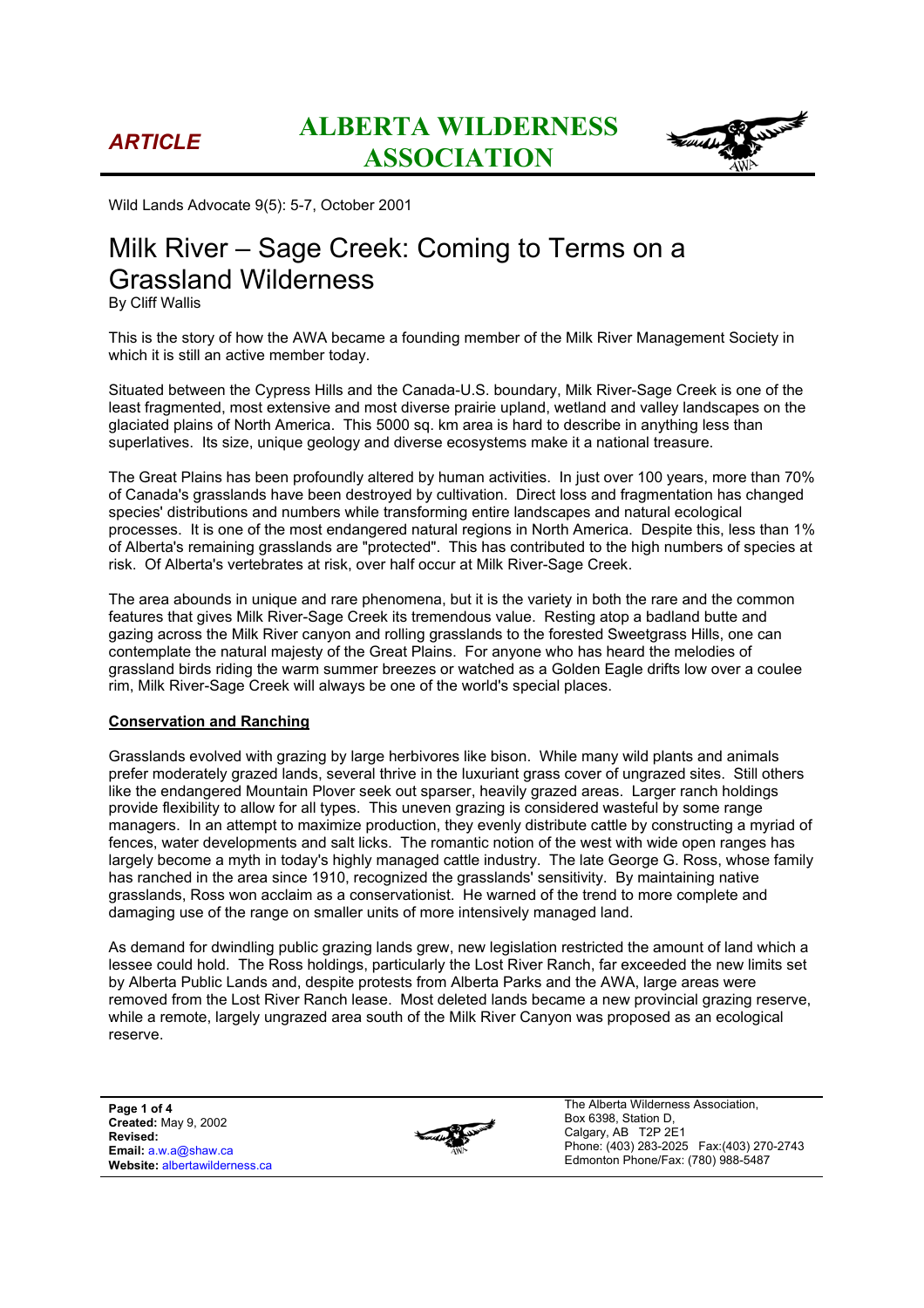## *ARTICLE* **ALBERTA WILDERNESS ASSOCIATION**



## **Seeking Protection**

In 1972, the Lethbridge Fish & Game Association recommended wild river designation for the lower Milk River. Both the AWA and the Alberta Fish and Game Association recommended a large wilderness area even if it meant the excluding hunting. Through the mid 1970s, the Ross lease reductions proceeded. Public Lands proposed to sell some lands for cultivation and suggested increasing water development, fencing and intensive management. Alberta Parks became concerned about the Lost River Ranches' loss of flexibility and the resulting ecological damage. To counter Public Lands, Alberta Parks recommended a preservation park in 1976. Land use, including grazing, was to remain unchanged except for the exclusion of petroleum development and control of vehicle use.

In 1977, the Minister of Recreation, Parks & Wildlife assured the AWA that his department and Energy & Natural Resources had agreed to prepare an integrated land use plan for the Milk River-Sage Creek area. Instead, we got only a grazing plan on a small portion of the Ross leases. The AWA was told by the minister, "the comprehensive land use plan will ensure the preservation of the outstanding natural features". Instead, there were more roads, more fencelines, more exploration wells, more stock-watering facilities, more uncontrolled vehicle access, and grazing in previously ungrazed sensitive areas in the proposed ecological reserve.

Some of the problem resulted from within the conservation community -- they wanted the area protected but did not fully support designation of an ecological reserve with its restrictions on hunting. With no clear support for protection, development forces succeeded. Two tactical errors were made: failure to form alliances with government departments and failure to communicate with local residents.

In the early 1980s, public debate heated up over the new Wilderness Areas, Ecological Reserves, and Natural Areas Act. Alberta Parks, which administered Ecological Reserves, wasn't communicating with affected local residents. Misinformation spread and ranchers thought that leases were being further reduced to make way for Ecological Reserves. The first verbal shots were fired in smaller public meetings and a big battle was brewing.

On March 21, 1984 people from all over Alberta went to Lethbridge to show their support for the Milk River Canyon ecological reserve. Others came to vent their anger and frustration. The room was packed beyond all expectations of the Wilderness Areas and Ecological Reserves Advisory Committee who convened the public forum. So hot were the tempers that one local rancher accused a Federation of Alberta Naturalists' spokesperson of being a Trotskyite and, gesturing with his fist to me, suggested we settle our differences outside. Local Fish and Game members were incensed at the apparent ban on hunting. Others, reflecting earlier Fish and Game stances, expressed unqualified support even if hunting was eliminated.

Some ranchers and farmers outside the local area also lent their support for the reserve. Most briefs supported the Milk River Canyon becoming Alberta's first ecological reserve and about 200 people left the meeting elated at their apparent "victory". Another 50 left disgruntled and surly -- mostly ranchers, farmers and hunters, people who had lived near the Milk River for generations and, in some cases, had protected the area. There was little assurance that they would have much say in the area's future. They felt threatened and betrayed -- conservationists and government had ganged up on them. The next day, the local MLA's telephone nearly rang off the wall.

Unhappy with local reactions, and recognizing the value of past local management, the AWA demanded, and got, a task force comprised of local citizens and provincial conservationists, with no government members. The task force was asked by the Minister of Recreation & Parks to develop a plan to "protect

**Page 2 of 4 Created:** May 9, 2002 **Revised: Email:** a.w.a@shaw.ca **Website:** albertawilderness.ca

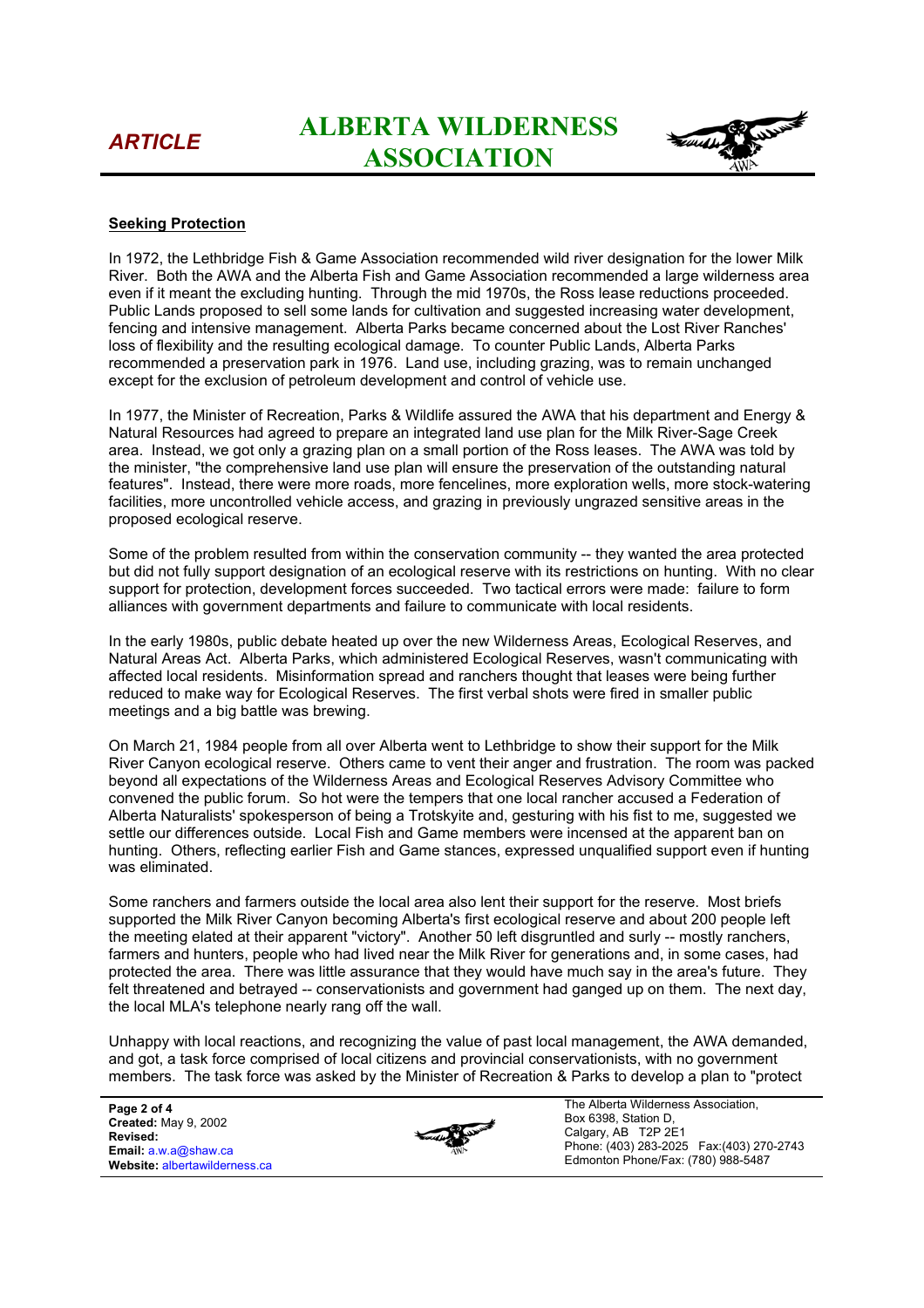## *ARTICLE* **ALBERTA WILDERNESS ASSOCIATION**



the ecological character of the Milk River Canyon". Major participants included a local county councillor, two local ranchers (including the one who shook his fist at me), three members of the local Fish and Game Association, an instructor from Mount Royal College in Calgary, and a representative of the AWA. A rancher from outside the area chaired the task force.

Submissions by task force members showed great concern for the area. Almost everyone opposed any activity, such as roads, pipelines, or cultivation, which would alter the land surface. The contentious issues were hunting, vehicle access, and legal aspects of designation. Task force meetings were sometimes stormy and there was considerable soul-searching.

Conservationists pushed for a better deal for the ranchers, including long-term tenure to ensure management and ecological stability. They also suggested that the government contract the ranchers to manage the protected area. Even the fist-shaking rancher came up with outstanding ideas. Concerned that the task force would win protection on the smaller area and let the surrounding land "go to hell", he pressed for better management on the larger area. As some of the task force members noted from the outset --much of the conflict was often more perceived than real.

### **Giant Steps Forward**

To the surprise of many, the task force recommended establishment of a 72 sq km natural area with no grazing in sensitive wetlands, the Kennedy Creek valley and adjacent uplands. Grazing elsewhere would be at much reduced stocking rates. "*The absence of any commitments on this land allows the opportunity to develop a grazing strategy which is more in harmony with the ecological character. Modern range management is not totally compatible with protection of the ecological character of an area*."

Recreation facilities, roads, oil and gas drilling, pipelines, power lines, cultivation, removal of natural materials, and disturbance of archeological sites would be prohibited. Local citizens and conservationists would be responsible for long-term management. Other recommendations included long-term contracts with local ranchers for management and encouragement of scientific research. Hunting was allowed on a draw basis and vehicle access only permitted on a designated trail on the upland immediately south of the Milk River Canyon. Changes to the Wilderness Areas, Ecological Reserves, and Natural Areas Act were requested to have more flexibility on hunting.

In May 1985, Alberta's Advisory Committee on Wilderness Areas and Ecological Reserves recommended to the Minister of Recreation & Parks the establishment of a natural area/ecological reserve on the entire 72 sq. km area. They also asked for an inventory of special features; consideration of bison for management; revisions to legislation; participation of local residents in developing a management plan; and an integrated plan for the surrounding area. The long promised integrated plan never materialized but most recommendations were acted upon. Though unsuccessful, the AWA submitted a joint proposal with a local rancher to use bison for management.

### **What Have We Learned?**

Communication should be the first resort, not the last. Conservation networks must extend to affected local communities. The rural contribution is not only helpful; it is essential to long-term management. Urban conservationists must be receptive to ideas of the local community and must appreciate their fears about changes that they perceive, sometimes correctly, will upset their way of life. Local communities, on the other hand, must realize that these prized areas are not just local treasures.

The Milk River Task Force took some giant steps forward, recommending more protection than was ever

**Page 3 of 4 Created:** May 9, 2002 **Revised: Email:** a.w.a@shaw.ca **Website:** albertawilderness.ca